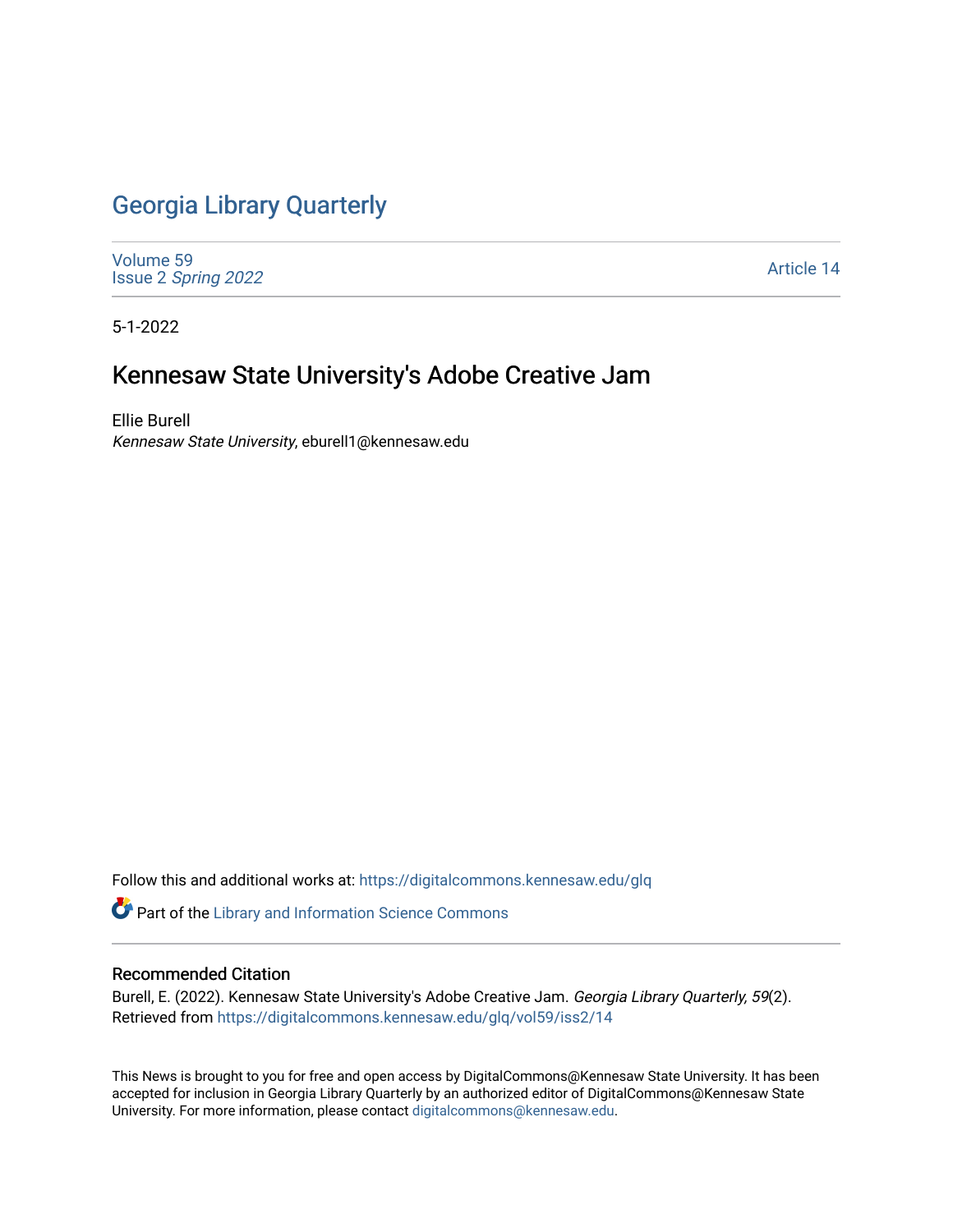

## **Kennesaw State University's Adobe Creative Jam**

March 2, 2022, marked the Kickoff Event for Kennesaw State University's second annual Adobe Creative Jam. In partnership with the Norman J. Radow College of Humanities and Social Sciences, the Kennesaw State University Library System hosted more than 330 students, faculty, and staff at both campus libraries and online for the largest Adobe Creative Jam in the nation to date.



Kennesaw State University is Georgia's

only Adobe Creative Campus, meaning all students, faculty, and staff have access to all products within the Adobe Creative Cloud. To raise awareness of this offering, Adobe Creative Jams create a friendly yet competitive opportunity for students to learn how to use Adobe software and implement their new skills to create and submit a graphic, video, or image with the Adobe software of the year for a chance to win coveted prizes and recognition for their hard work!

This year, participants learned the ins and outs of Adobe Premiere Rush, a digital storytelling software. During the Kickoff Event on March 2, participants were taught by Adobe experts on best practices and techniques with Adobe Premiere Rush. The Kickoff Event ended with the unveiling of the theme for this year's competition. The participants then had two weeks to use their new digital storytelling skills to create a video based on this prompt. As an added incentive, participants who submitted a video for judging this year also received a Digital Storytelling Micro-credential, a digital skills badge they can display on their LinkedIn profiles and on their résumés.

The theme for the 2022 Adobe Creative Jam was familiar to Kennesaw State's students, faculty, and staff as it was based on one of the mottos of Kennesaw State: Find Your Wings™. However, for this competition the theme was "Find Your \_\_\_\_." This gave participants the opportunity to express what their motto is for life and their academic journey. Whether it be "Find Your" passion, inspiration, major, or future, participants were inspired by this prompt that correlated with the heart of the university. Students were excited to share their own take on this motto and exhibit their own thought processes and voices.